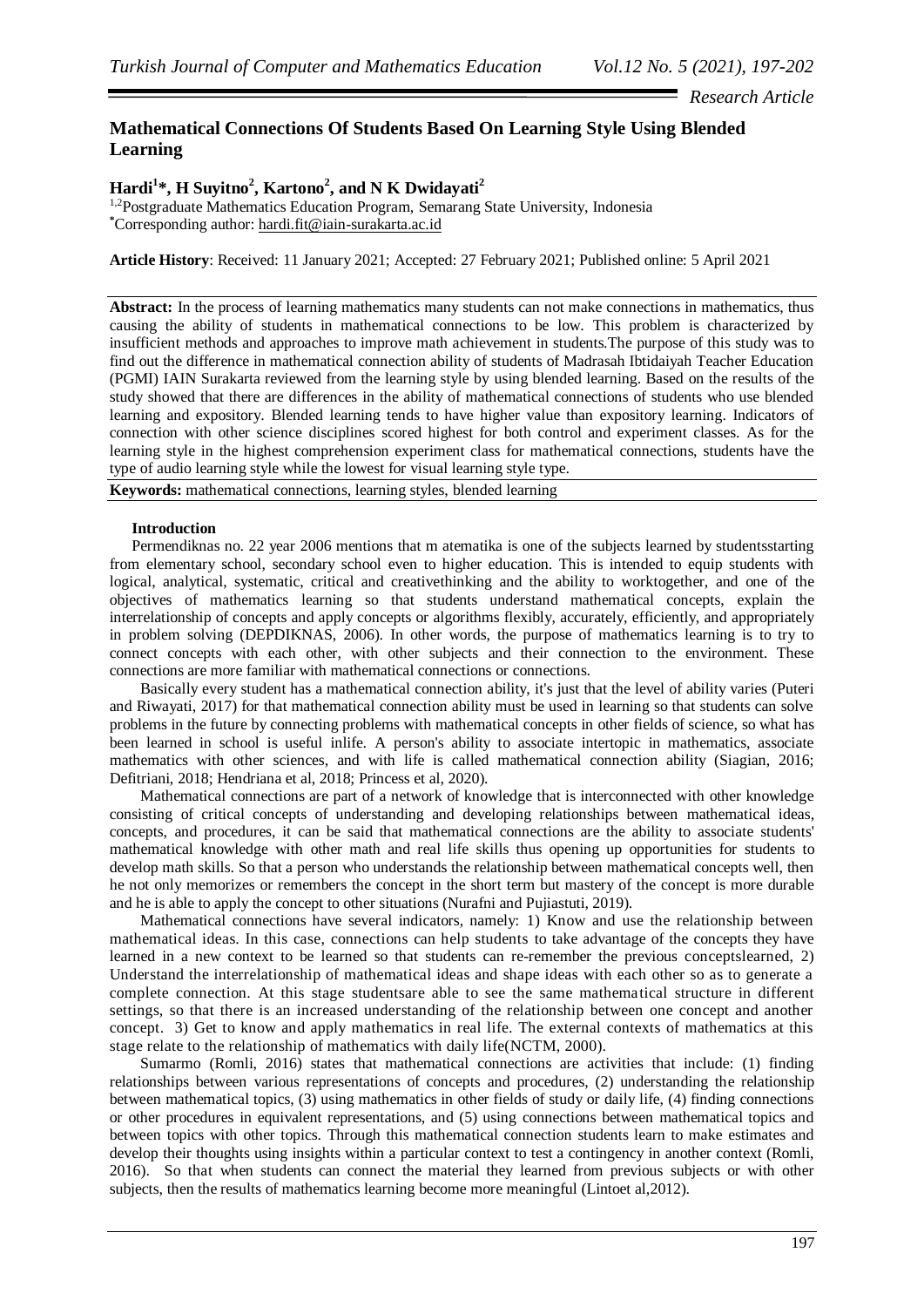There are many factors that affect students' learning outcomes so that they become meaningful, one of which is by using strategies, approaches or models in their learning. The learning process that generally happens is through face-to-face, but sometimes this is considered terlalu ancient so that by applying e-learning to the learning process will not be outdated and provide results that are in accordance with expectations and more effective (Abdullah,2018). However, the learning process that only utilizes technology alone cannot be fully successful. This is because eachstudent'slearning style varies. Students who have visual and audio learning styles may succeed in following the learning with the application of e-learning, but for students who have kinesthetic learning style may have a small chance of succeeding in the learning process (Wardani et al, 2018).

One of the learning that is considered effectiveto facilitate learning style and able to improve mathematical connection ability is by blended learning model. This learning model combines face-to-face learning with elearning (Husamah, 2014; Wardani et al, 2018). Blended learning enables students to learn independently by utilizing materials available online so that they can discuss with teachers not only during classroom learning, but also by adding enrichment materials through internet facilities (Husamah, 2014) so that it is expected that the learning contexts are more varied that allow for increased ability of mathematical connections of students. So that the purpose of the research carried out is toknow the picture of differences inmathematicalconnection ability of PGMI IAIN Surakarta students reviewed from the learning style by using blended learning.

### **METHOD PENELITIAN**

#### **Research Design**

Research method in the research is metode combination with concurrent *triangulation design.* This research method combines qualitative and quantitative research methods by mixing the two methods in a balanced manner with a percentage of 50% quantitative method and 50% qualitative method (Sugiono, 2013). This method is a popular method among other combination methods karena both methods are used in thesame time, then in terms of time will be more efficient (Creswell, 2013; Sugiono, 2016).

#### **Population and sample**

Population is the whole subject of research that is the main subject of discussion. Popuasi in this study was a Teacher Education Student of Madrasah Ibtidaiyah Faculty of Tarbiyah Sciences and IAIN Surakarta Teacher Training which consisted of 3 classes, while the sample was 2 classes. One class is used as an experimental class using blended learning while the other class is a control class with an expository learning model.

## **Data collection**

The variables tied to this study are mathematical connections and learning styles. So the following indicators of mathematical connection capability in table 1.

| N        | <b>Mathematical Connection</b>                | Indicator                                        |  |
|----------|-----------------------------------------------|--------------------------------------------------|--|
| $\Omega$ | Capability Form                               |                                                  |  |
|          | Get to know and use relationships between     | Students are able to write down the              |  |
|          | math topics.                                  | mathematical ideas underlying the answers then   |  |
|          |                                               | connect with new ideas or other topics           |  |
|          | Understanding the interconnectedness of       | Students are able to form a linkage of           |  |
|          | mathematical ideas and shaping ideas with     | mathematical ideas so as to produce a            |  |
|          | each other so as to produce a connection with | comprehensive association<br>with<br>other       |  |
|          | other sciences                                | disciplines                                      |  |
|          | Get to know and apply mathematics in          | Students are able to connect the events that     |  |
|          | everyday life (real).                         | exist in daily life (real) into the mathematical |  |
|          |                                               | model and find a solution.                       |  |

### **Table 1. Mathematical Connection Capability Indicator**

While another variable is the learning style. It can be said that the learning style is a characteristic of cognitive, affective and psychomotor behavior, as an indicator of a relatively stable action for pemlearningtofeel interconnected and react to the learning environment. There are three types of learning style in this research,namely:visual, auditorial, and kinesthetic (Deporter&Hernacki, 2000).

Here is a collection of data to answer the research objectives described in table 2 below.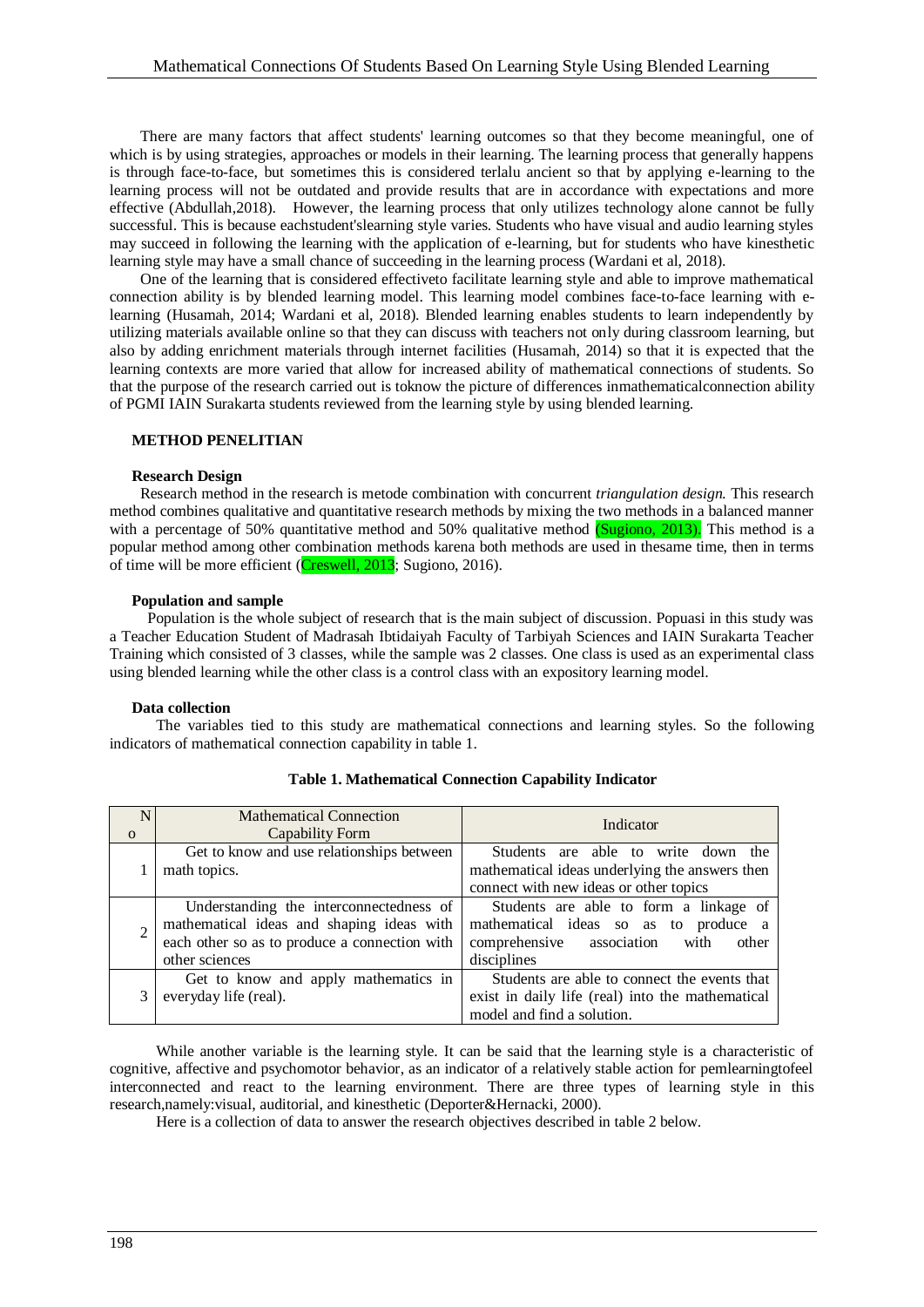| N<br>$\Omega$  | <b>Problem Formulation</b>                                                                                                                                                                                                        | Data Collection<br>Techniques                         | Data<br>Source  |
|----------------|-----------------------------------------------------------------------------------------------------------------------------------------------------------------------------------------------------------------------------------|-------------------------------------------------------|-----------------|
| 1              | Ability of Mathematics Connection in PGMI<br><b>IAIN Surakarta Students control class and</b><br>experimental class                                                                                                               | <b>Test</b>                                           | <b>Students</b> |
| $\mathfrak{D}$ | Is there a difference in the ability of<br>mathematical connections based on learning with<br>Blended Learning in students of Teacher<br>Education Madrasah Ibtidaiyah IAIN Surakarta<br>reviewed from visual learning style      | Documents,<br>Questionnaires<br>and Tests, interviews | <b>Students</b> |
| 3              | There are differences in the ability of<br>mathematical connections based on learning with<br>Blended Learning in students of Teacher<br>Education Madrasah Ibtidaiyah IAIN Surakarta<br>reviewed from auditory learning style.   | Documents,<br>Questionnaires<br>and Tests, interviews | <b>Students</b> |
| $\overline{4}$ | Is there a difference in the ability of<br>mathematical connections based on learning with<br>Blended Learning in students of Teacher<br>Education Madrasah Ibtidaiyah IAIN Surakarta<br>reviewed from kinesthetic learning style | Documents,<br>Questionnaires<br>and Tests, interviews | <b>Students</b> |

# **Table 2. Research Data collection**

# **Data Analysis**

The step of research step combination *of concurrent triangulation* model can depart from the formulation of similar qualitative or quantitative problems. Researchers use qualitative methods, then researchers must strengthen themselves into human *instruments* in order to collect, and analyze qualitative data, and when becoming quantitative researchers, researchers conduct theoretical studies to be formulated hypotheses and research instruments. Research instruments are used to collect quantitative data. Qualitative data that has been collected is analyzed qualitatively, and quantitative data is analyzed with statistics. The two data groups of qualitative and quantitative analysis results are then analyzed again with metaanalysis to be grouped, distinguished, and searched none data with the other data, so that whether the two data strengthen each other, weaken or conflict. To answer the purpose of the problem disclosed, the following table is presented on the steps in the research described in the diagram of the research steps.



**Steps of** *concurrent triangulation method*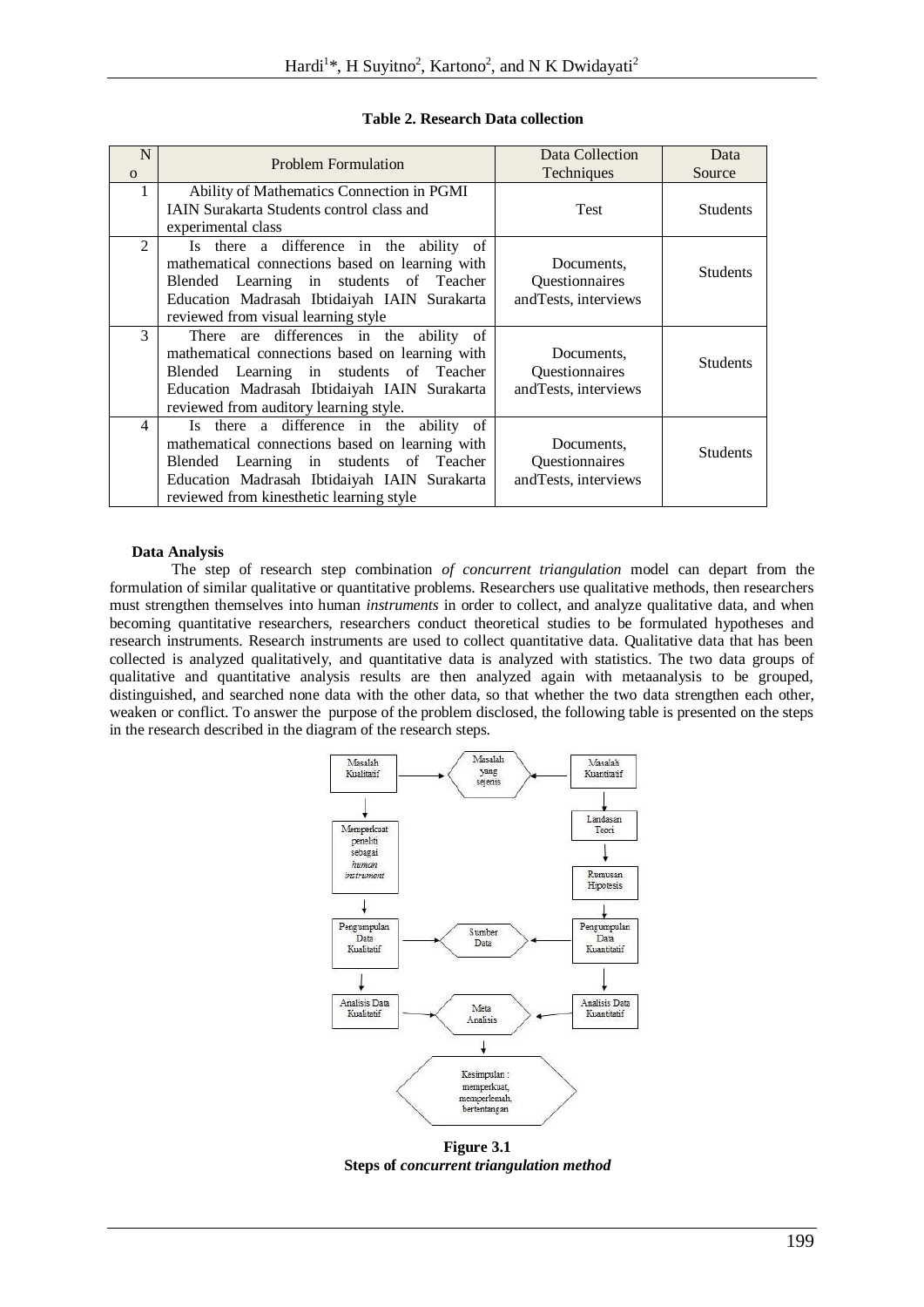#### **RESEARCH RESULTS**

In this study, the students' mathematical connection ability with blended learning was reviewed from the learning style. Student math connection ability data is obtained from tests for control classes and experimental classes. In addition to seeing the ability of mathematical connections, but also based on his learning style. The data obtained is described to find out the development of mathematics connection ability of PGMI IAIN Surakarta students in mathematics courses. The picture of students' mathematical connection ability results can be seen in figure 2 below:



Figure 2: Mathematical Connection Capability

Figure 2 shows the overall results of mathematical connection capabilities. From the tests conducted in can be different results of mathematical connection ability using blended learning. For experimental classes by 84% while for control classes of 71, 94%, there is a difference of 12.6%, this indicates that blended learning is effective enough to see mathematical connection capabilities. The effectiveness of blended learning that can improve mathematical ability, because it is possible that this learning habits students to be able to interact with each other, discuss exchange opinions or ideas on certain problems (Astuti& Novita, 2019) because in blended learning combines information and communication technology so as to optimize learning (Elliot, 2002; Syarif, 2012).

Here we can also see the differences in mathematical connection capability results of each indicator for control classes and experiment classes in graph 3.



Figure 3 : Results of Mathematical Connection Capability of Each Indicator

For indicator 1 about mathematical connections there is a difference of 6.8 results between the control class and the experiment class, for indicator number 2 is the mathematical connection with other disciplines the difference is 6.52, while for indicator number 3 about the connection with daily life in the real world the difference is 1.22. The biggest difference for control classes and experimental classes is in indicator number 2, which indicates that blended learning is most effective at knowing the ability to mathematically connect with other disciplines. This is because the ability of connection will be more effective if there is a similar meaning that the speaker wants toconvey with meaning understood by the listener(Yulianto and Supritihaningsih 2019). With blended learning, it is possible to be more motivated (Hinkelman&Gruba, 2012; Altay &Altay, 2019) explores various effectivenesses, helping to sharpen students' way of thinking that can eventually improve mathematical connections with other disciplines so that they can understand more meaningfully (Johar& Ahmad,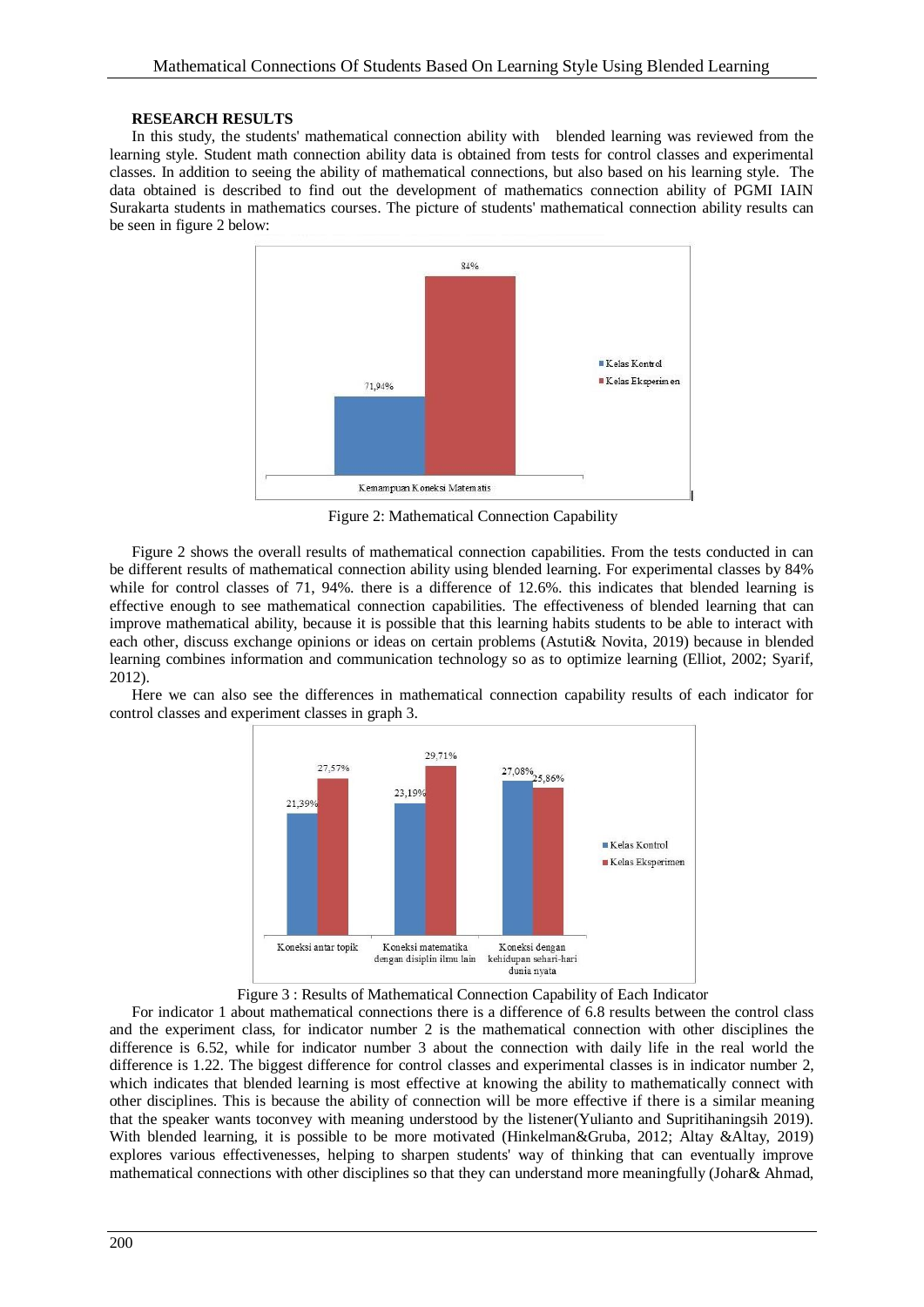2014; Kastner, 2020). As for indicator number 3 tentang connection with sahari-day life shows that the control class is superior to see such capabilities.

The results of mathematical connection ability reviewed from learning styles also vary for control classes and experimental classes, as described in figure 4.



Figure 4: Mathematical Connection Capabilities for Learning Style Types

Figure 4 shows that the type of audio learning style in the experimental class has the best value for mathematical connection capability with blended learning, while for the best mathematical connection capability control class there is a kinetic learning style type of 33. For the lowest score on mathematical connections the experimental class is in the visual learning style type, while for the control class there is an audio learning style type. But in this study there can also be other results for the type of learning style described in the word "other". other results can be based on interviews. The results showed that for control classes in other types of style learning had a high score of 33 for mathematical connections, while for experimental classes of 26.

The results that have been described are in line with research from Wardani et al (2018) which states that for visual and audio learning style types are likely to be more effective when following learning based on e learning or in other words with blended learning. Based on this, it is expected that lecturers plan the learning process in accordance with the type of student's learning style (Tomlinson, 2001; Zeybek, &Şentürk, 2020)

#### **CONCLUSIONS AND SUGGESTIONS**

Based on the results of research and discussion wecan conclude some points,dianataranya that: 1) there are differences in the ability of mathematical connections of students in the control class and experimental classes that use blended learning; 2) blended learning isvery effective to improve the ability of mathematical connections for students with the type of visual and audio learning style namunthereare still some students who have not been able to determine what type of learning style they have.

Based on the conclusion of the research, it can be put forward some suggestions as follows: 1). blended learning can be used as an alternative for lecturers to improve the ability ofmathematicalconnectionss students; 2). in the teaching and learning process should pay attention to the differences in student learning styles, so that it can be pursued to handle problems or difficulties of students in solving mathproblems; 3). advanced research for learning using blended learning for other mathematical abilities.

#### **REFFERENCES**

- *1.* Abdullah, W. 2018. Model Blended Learning DalamMeningkatkanEfektifitasPembelajaran. *FIKROTUNA: Jurnal Pendidikan dan Manajemen Islam Volume 7, Nomor 1, Juli 2018; p-ISSN 2442- 2401; e-ISSN 2477-5622.*
- *2.* Altay, I.F., Ayse Altay. 2019. A Review of Studies on Blended Learning in EFL Environment.*International Journal of Curriculum and Instruction 11(1) (2019) 125–140.*